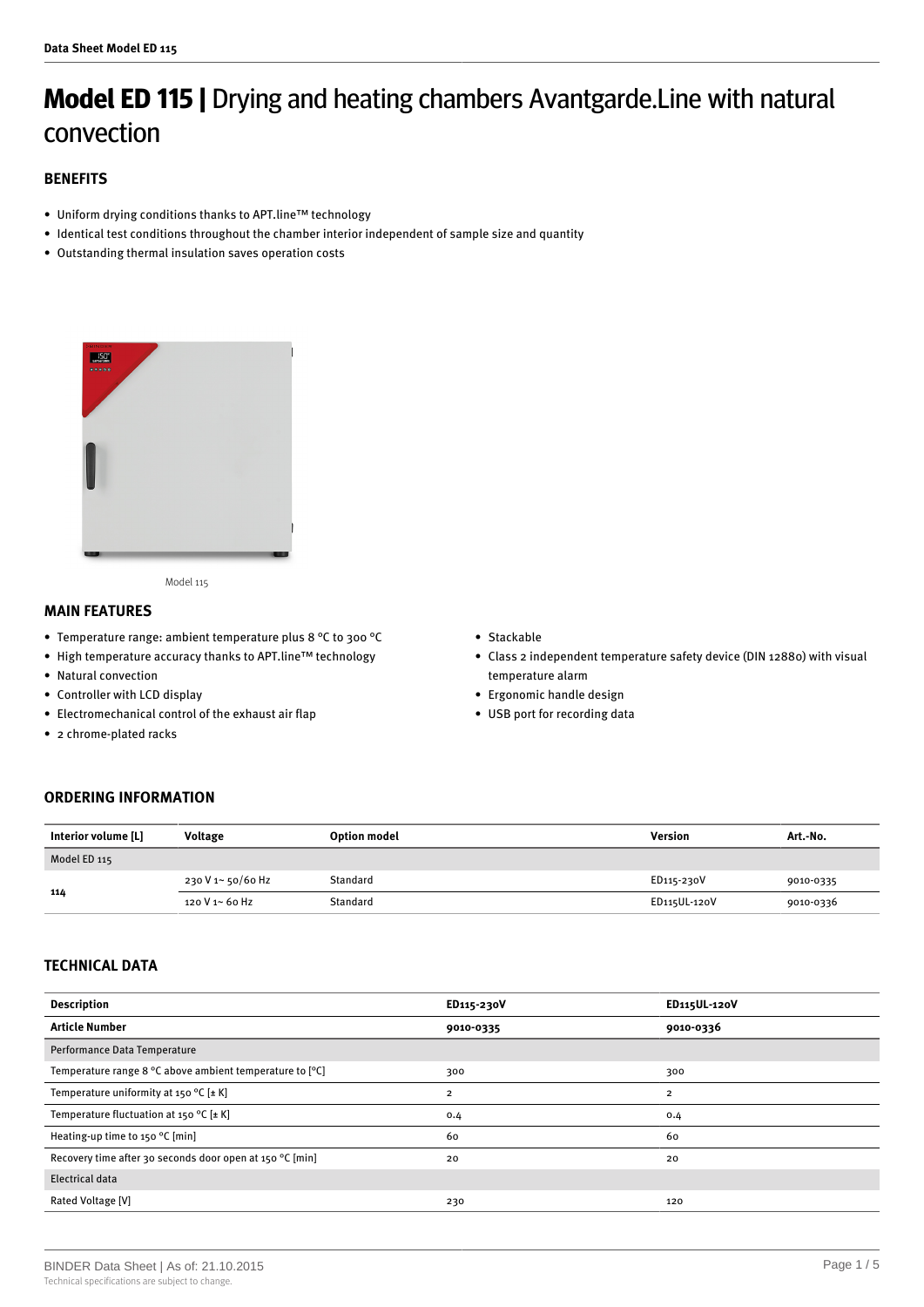### **Data Sheet Model ED 115**

| ED115-230V   | ED115UL-120V   |
|--------------|----------------|
| 9010-0335    | 9010-0336      |
| 50/60        | 60             |
| 1.25         | 1.25           |
| 6.3          | 12.5           |
| $1~\sim$     | $1\sim$        |
|              |                |
| 710          | 710            |
| 735          | 735            |
| 605          | 605            |
| 160          | 160            |
| 100          | 100            |
|              |                |
| $\mathbf{1}$ | $\mathbf{1}$   |
|              |                |
| 510          | 510            |
| 530          | 530            |
| 425          | 425            |
|              |                |
| 114          | 114            |
| $\mathbf{o}$ | $\mathsf{o}\,$ |
| 20           | 20             |
|              |                |
| 250 Wh/h     | 250 Wh/h       |
|              |                |

## **OPTIONS AND ACCESSORIES**

| <b>Designation</b>                             | <b>Description</b>                                                                         | $\star$                  | Art.-No.  |
|------------------------------------------------|--------------------------------------------------------------------------------------------|--------------------------|-----------|
|                                                | 10 mm, back                                                                                | 01                       | 8012-0390 |
|                                                | 10 mm, left                                                                                | 01                       | 8012-0388 |
|                                                | 10 mm, right                                                                               | 01                       | 8012-0387 |
|                                                | 10 mm, top                                                                                 | 01                       | 8012-0386 |
|                                                | 30 mm, back                                                                                | 01                       | 8012-0540 |
|                                                | 30 mm, left                                                                                | 01                       | 8012-1018 |
|                                                | 30 mm, right                                                                               | 01                       | 8012-1017 |
| <b>Access port with silicone</b><br>plug       | 30 mm, top                                                                                 | 01                       | 8012-0539 |
|                                                | 50 mm, back                                                                                | 01                       | 8012-0546 |
|                                                | 50 mm, left                                                                                | 01                       | 8012-1022 |
|                                                | 50 mm, right                                                                               | 01                       | 8012-1021 |
|                                                | 50 mm, top                                                                                 | 01                       | 8012-0545 |
|                                                | 100 mm, left                                                                               | 01                       | 8012-1030 |
|                                                | 100 mm, right                                                                              | 01                       | 8012-1031 |
|                                                | 100 mm, top                                                                                | 01, 10                   | 8012-1029 |
| <b>Calibration certificate.</b><br>expanded    | each measurement at additional measuring point or testing temperature                      | $\equiv$                 | 8012-0022 |
|                                                | for temperature, measurement in center of chamber at specified temperature                 | $\overline{\phantom{0}}$ | 8012-0030 |
| <b>Calibration certificate.</b><br>temperature | temperature measurement incl. Certificate and 27 measuring points at specified temperature | -                        | 8012-0921 |
|                                                | temperature measurement incl. certificate, 15-18 measuring points at specified temperature | $\equiv$                 | 8012-0918 |
|                                                | temperature measurement incl. certificate, 9 measuring points at specified temperature     | $\overline{\phantom{0}}$ | 8012-0915 |
| Cart                                           | stable cart, casters with locking brakes                                                   | $\overline{\phantom{0}}$ | 9051-0018 |

\* Notes › See last page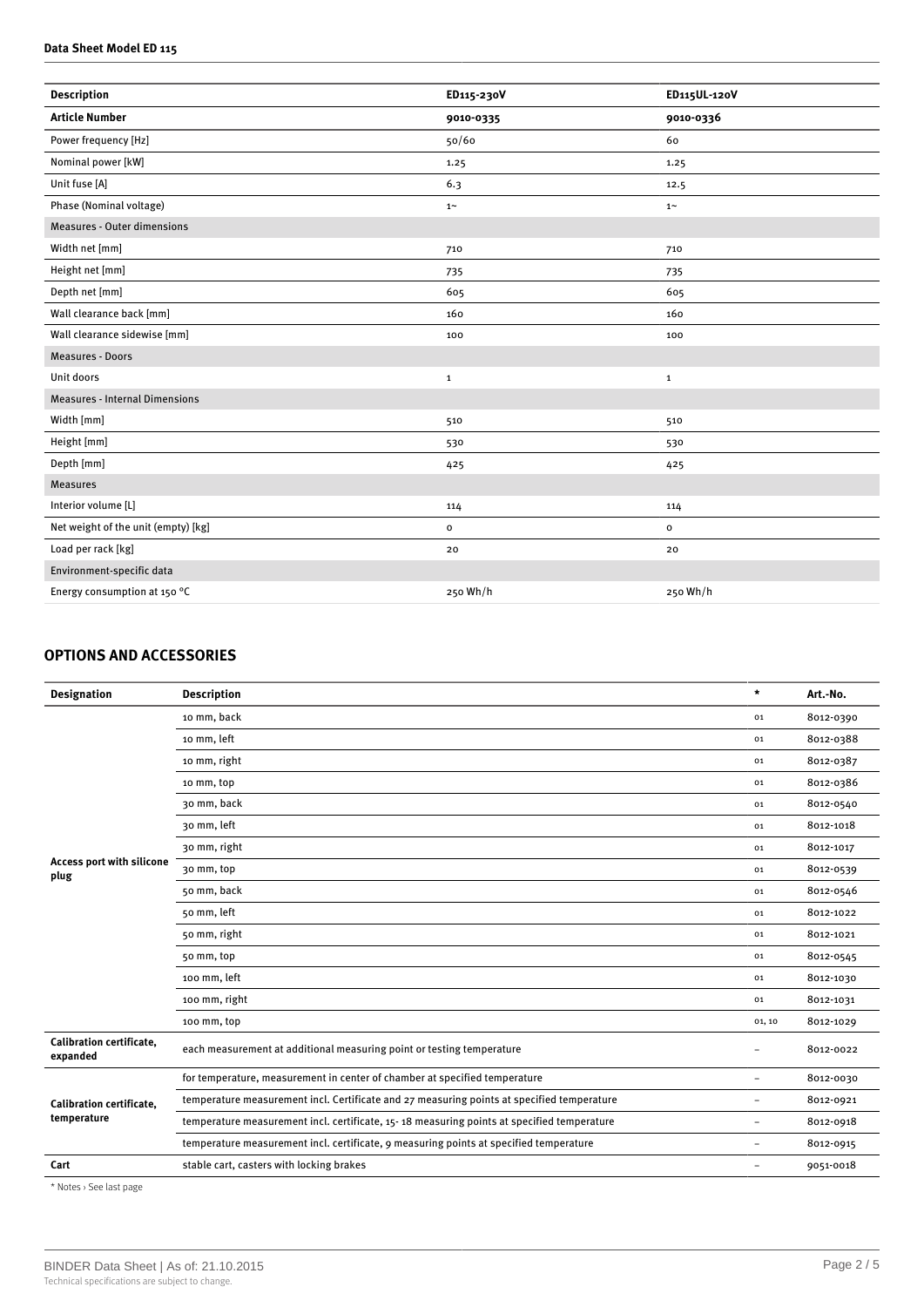## **Data Sheet Model ED 115**

| <b>Designation</b>                                    | <b>Description</b>                                                                                                     | $\star$                  | Art.-No.  |
|-------------------------------------------------------|------------------------------------------------------------------------------------------------------------------------|--------------------------|-----------|
| Class 3.1 independent<br>temperature safety<br>device | with visual alarm (DIN 12880)                                                                                          | 04, 12                   | 8012-0985 |
| Clock, battery-backed                                 | Real-time clock                                                                                                        |                          | 8012-0981 |
| Data Logger Kit                                       | T 350: temperature logging from o °C to 350 °C                                                                         | 19                       | 8012-0714 |
| Data Logger Kit,<br>software                          | LOG ANALYZE software kit, configuration and evaluation software for all BINDER Data Logger Kits (incl. USB data cable) | 19                       | 8012-0821 |
| Door gasket                                           | made of FKM, silicone-free                                                                                             | 03                       | 8012-1009 |
| Door lock                                             | lockable door handle                                                                                                   |                          | 8012-1025 |
| <b>Ethernet interface</b>                             | for communication software                                                                                             | ÷                        | 8012-0986 |
|                                                       | large                                                                                                                  | ۳                        | 4022-0124 |
| <b>Instrument tray</b>                                | small                                                                                                                  |                          | 4022-0123 |
|                                                       | with 1x 15 W (not available in combiantion with interior socket)                                                       |                          |           |
| <b>Interior lighting</b>                              | 120 V option model                                                                                                     |                          | 8012-0971 |
|                                                       | 230 V option model                                                                                                     | $\overline{\phantom{0}}$ | 8012-0969 |
| <b>Measurement of air</b><br>exchange rate            | in accordance with ASTM D5374, definition and protocol according to ambient temperature                                |                          | 8012-0195 |
| Overheating alarm                                     | audible, can be switched off, adjustable limit on the independent temperature safety device                            | ÷                        | 8012-0979 |
| pH-neutral detergent                                  | concentrated, for gentle remove of residual contaminants; 1 kg                                                         |                          | 1002-0016 |
| Rack                                                  | chrome plated                                                                                                          |                          | 6004-0175 |
|                                                       | stainless steel                                                                                                        |                          | 6004-0159 |
| <b>Rubber pads</b>                                    | set of 4 anti-slip feet, for safe stacking of unit                                                                     | 10                       | 8012-0001 |
| Shelf, perforated                                     | stainless steel                                                                                                        | $\overline{\phantom{0}}$ | 6004-0191 |
|                                                       | APT-COM™ communications software                                                                                       |                          |           |
| <b>Software</b>                                       | version 2 to 3, GLP edition                                                                                            | 19                       | 9053-0016 |
|                                                       | version 3, BASIC edition                                                                                               | 19                       | 9053-0014 |
|                                                       | version 3, GLP edition                                                                                                 | 19                       | 9053-0015 |
|                                                       | version 3, STANDARD edition                                                                                            | 19                       | 9053-0013 |
|                                                       | APT-COM™ communications software, price: for free                                                                      |                          |           |
|                                                       | version 3, GLP DEMO Edition                                                                                            | 19                       | 9053-0008 |
| <b>Viewing window</b>                                 | viewing window in door                                                                                                 |                          | 8012-0975 |
|                                                       |                                                                                                                        |                          |           |

\* Notes › See last page

## **SERVICES**

| <b>Designation</b>                                                        | <b>Description</b>                                                                       | $\star$           | Art.-No. |
|---------------------------------------------------------------------------|------------------------------------------------------------------------------------------|-------------------|----------|
| <b>Installation services</b>                                              |                                                                                          |                   |          |
| Installation                                                              | and set up of unit at operating location, connect to existing connections                | 13, 18            | DL100100 |
| Instruction                                                               | unit function instructions for operation and programming of the controller               | 18                | DL100400 |
| Preventive maintenance                                                    |                                                                                          |                   |          |
| Preventive maintenance                                                    | Executive of equipment inspection according to maintenance plan                          | 14, 18            | DL200200 |
| <b>Calibration services</b>                                               |                                                                                          |                   |          |
| Calibration temperature                                                   | including certificate, one measuring point in center of chamber at specified temperature | 14, 16, 17,<br>18 | DL300101 |
| Measurement of air exchange rate                                          | including certificate (in accordance with ASTM D5374)                                    | 14, 16, 17,<br>18 | DL330000 |
| Temperature measurement 18<br>measuring points                            | including certificate, 18 measuring points at specified temperature                      | 14, 16, 17,<br>18 | DL300118 |
| Temperature measurement 27<br>measuring points                            | including certificate, 27 measuring points at specified temperature                      | 14, 16, 17,<br>18 | DL300127 |
| Temperature measurement 9<br>measuring points                             | including certificate, 9 measuring points at specified temperature                       | 14, 16, 17,<br>18 | DL300109 |
| $\omega$ and $\omega$ and $\omega$ and $\omega$ and $\omega$ and $\omega$ |                                                                                          |                   |          |

\* Notes › See last page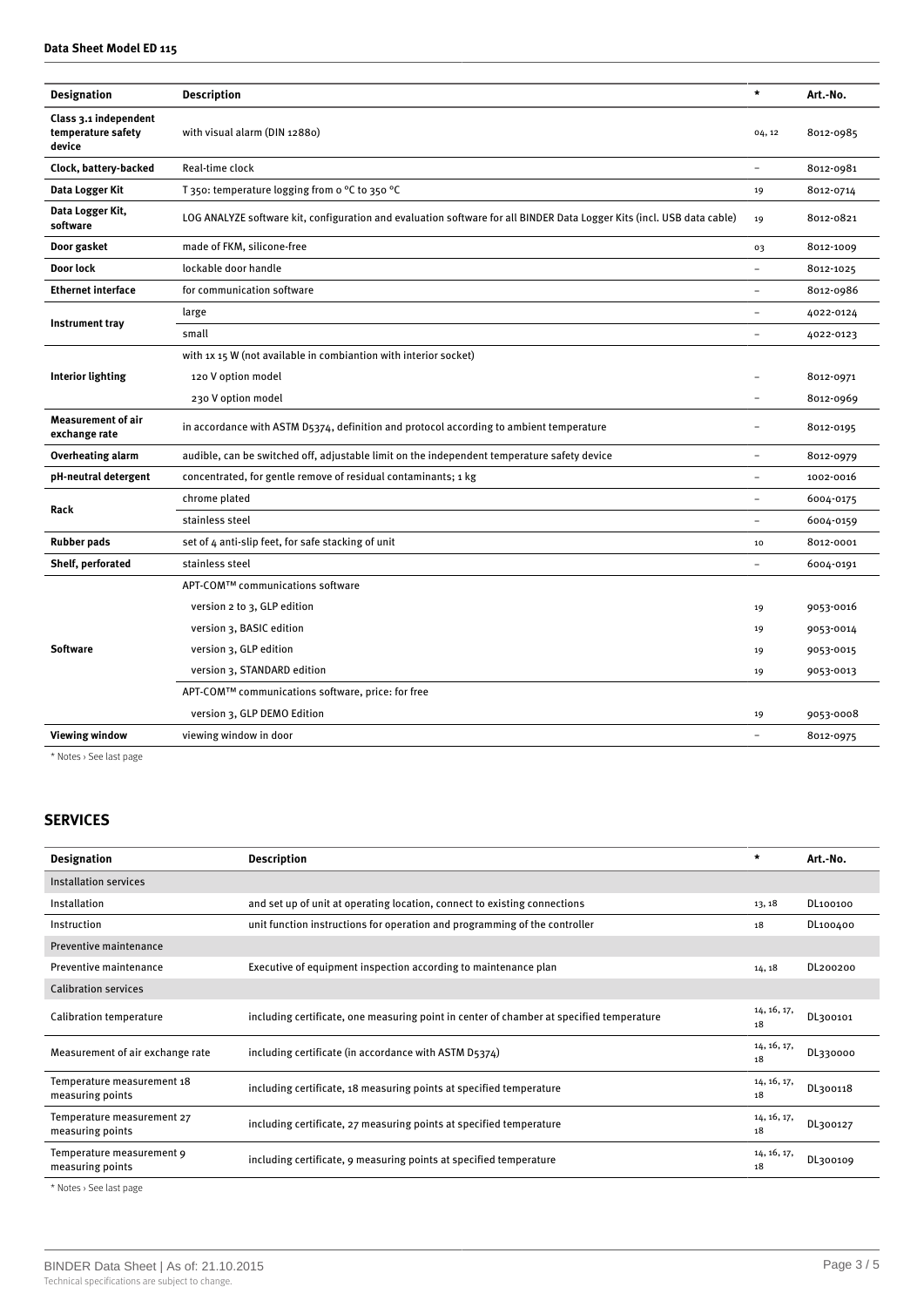| <b>Designation</b>                               | <b>Description</b>                                                                                                                                             | $\star$    | Art.-No.  |
|--------------------------------------------------|----------------------------------------------------------------------------------------------------------------------------------------------------------------|------------|-----------|
| <b>Validation services</b>                       |                                                                                                                                                                |            |           |
| Execution of IO/OO                               | in accordance with qualification folder                                                                                                                        | 15, 18, 20 | DL400100  |
| Execution of IQ/OQ/PQ                            | in accordance with customer's requirement, price: on request                                                                                                   | 15, 18     | DL440500  |
| Qualification folder IQ/OQ                       | supporting documents for validation performed by customer, consisting of: IQ/OQ checklists, unit<br>schematics, QM certificate in accordance with ISO 9001     | 15, 18, 20 | 8012-0761 |
| Qualification folder IQ/OQ/PQ                    | supporting documents for validation performed by customer, in accordance with customer's<br>requirement, extension of Qualification folder IQ/OQ by chapter PQ | 15, 18     | 8012-0942 |
| <b>Warranty service</b>                          |                                                                                                                                                                |            |           |
| Extension of the warranty from 2 to 3<br>years   | beginning with the date of delivery, wearing parts are not included                                                                                            |            | DL002041  |
| Extension of the warranty from 2 to $5$<br>vears | beginning with the date of delivery, wearing parts are not included                                                                                            |            | DL002042  |

\* Notes › See last page